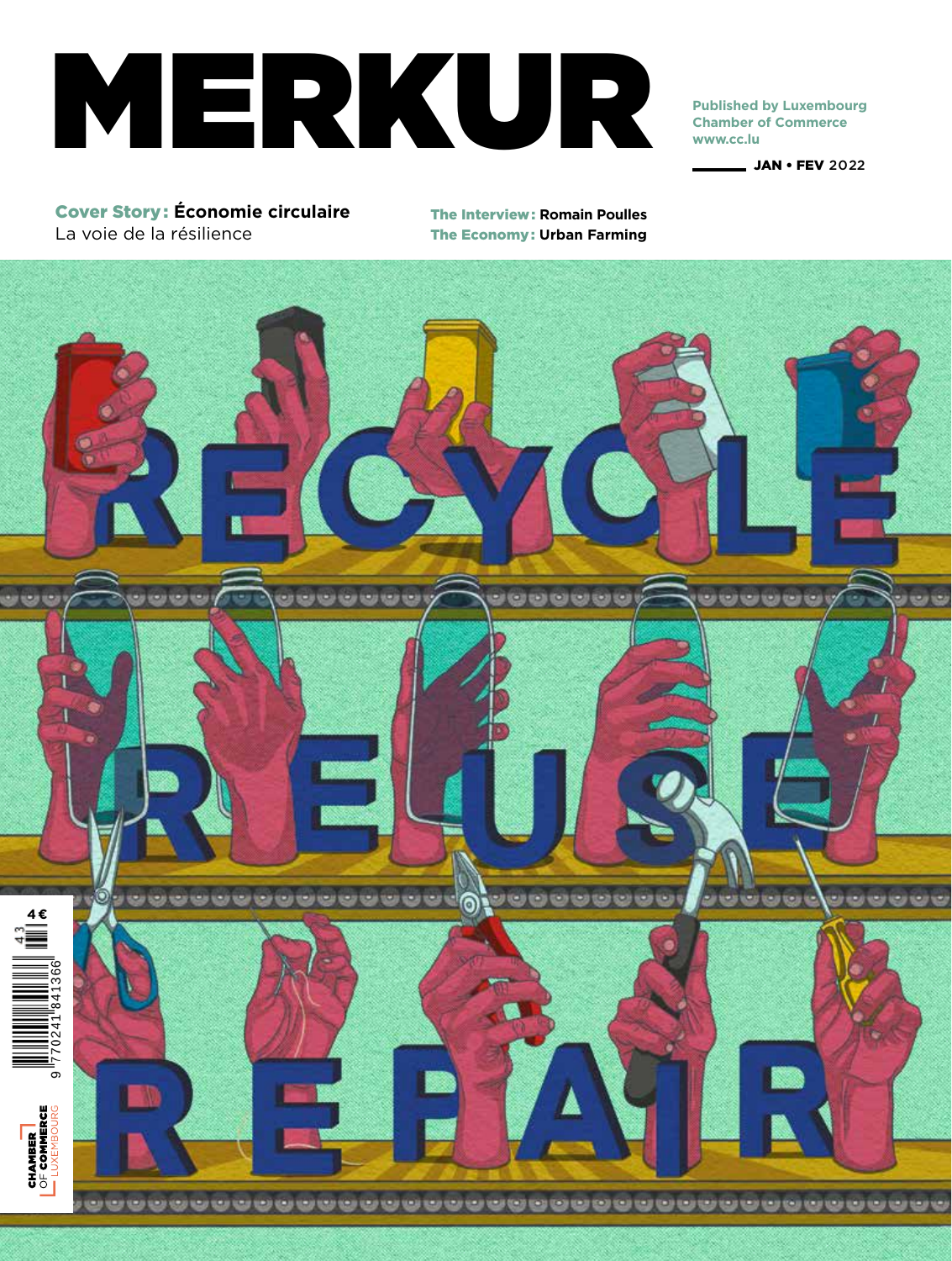## Startup **86** Merkur \_\_\_\_\_\_\_\_ JAN • FEV 2022

### Filip Westerlund

Founder

 $\equiv$  OUR CHOICE  $\equiv$ 

# Circular fashion born in Luxembourg

**TEXT** Hannah Ekberg **PHOTOS** Matthieu Freund-Priacel/ Primatt Photography

Several years ago, while combing the coastline as part of a community clean-up project in his native Sweden, Filip Westerlund had a disconcerting realisation: in collecting plastic waste, he realised that he himself was dressed from head to toe in versions of plastic – in products that, to date, cannot be recycled. He then asked himself, rather than remove plastics from the ocean and upcycle them into clothing that will only end up in a landfill a short while later, wouldn't it make more sense to remove plastics from the equation altogether? This is how his circular brand, Our Choice, was born. Starting with sneakers constructed from only four raw materials that can be entirely recycled once they can no longer be repaired, he now also produces compact wallets and has plans in the works for more circular fashion.

#### **Originally from Sweden, you are now a psychologist and an entrepreneur here in Luxembourg! Tell us more about your journey and…why Luxembourg?**

I initially came to Luxembourg in 2019 to study psychology at the University of Luxembourg. It was also during this time that I was first inspired to create my circular brand, Our Choice, while participating in a coastal community clean-up back in Sweden. As I was picking up plastic waste, I realised that I was actually dressed mostly in plastic myself, in things that I would sooner, rather than later, be bagging up and throwing away, similar to the waste we were collecting from the coastline. There was a difference though: my clothing couldn't be disentangled and recycled. It would go into a landfill. This bothered me and I wanted to do something about it.

So, I came up with a plan and we launched our Kickstarter campaign for Our Choice's circular sneakers during the pandemic, in November 2020. I graduated with an MSc Psychology from the University of Luxembourg in 2021.

As a high energy person, it's been so interesting and lots of fun to work in these two fields, which are complementary in some ways. Consumer behaviour is a complex piece of psychology. Why are we producing and buying more plastics when the oceans are full of plastic waste? Why do we go binge shopping

*'As a psychologist and an entrepreneur in circular fashion, it's been so interesting to work in these two fields, which are complementary in some ways. Consumer behaviour is a complex piece of psychology. Why are we producing and buying more plastics when the oceans are full of plastic waste?'*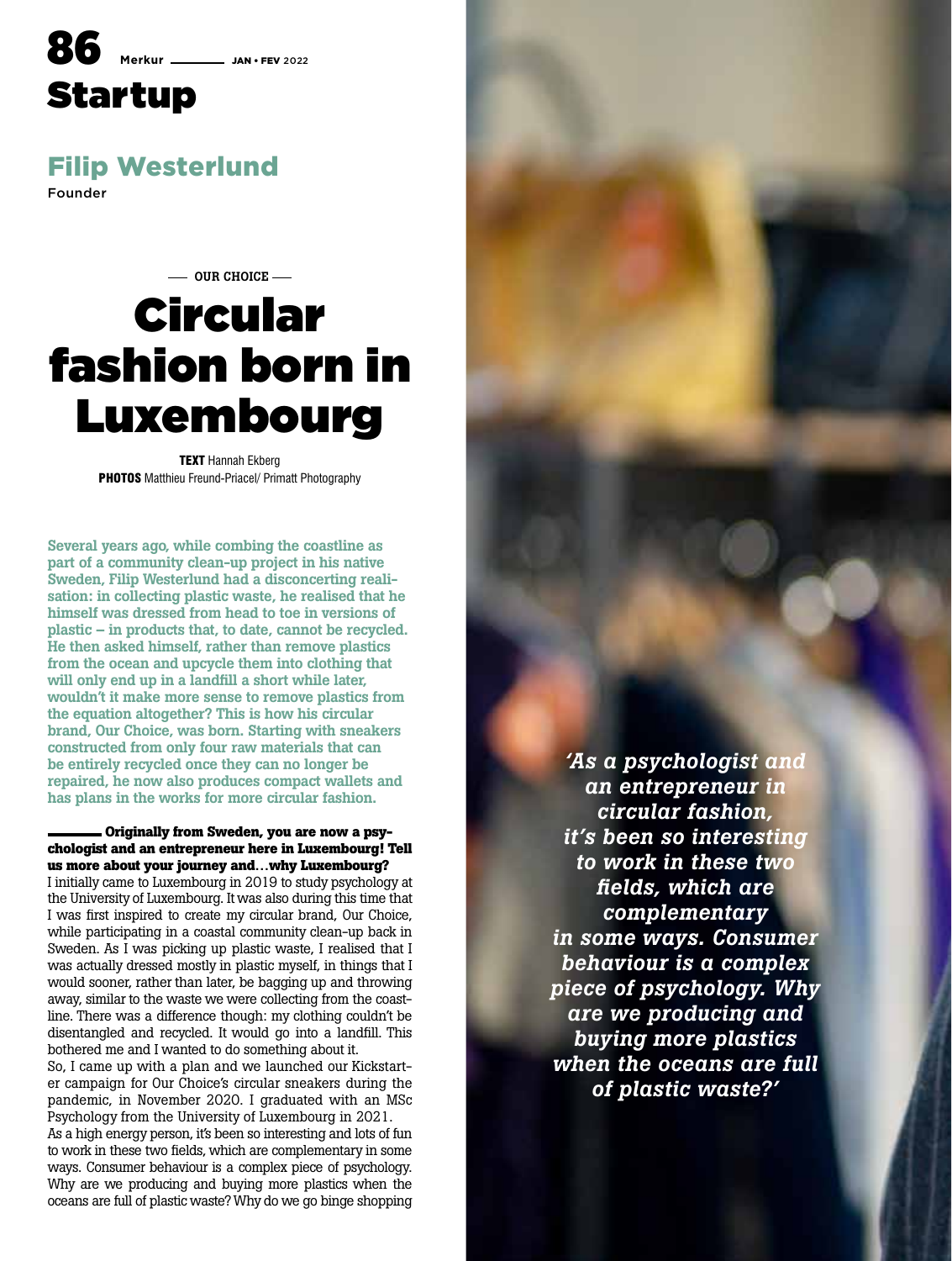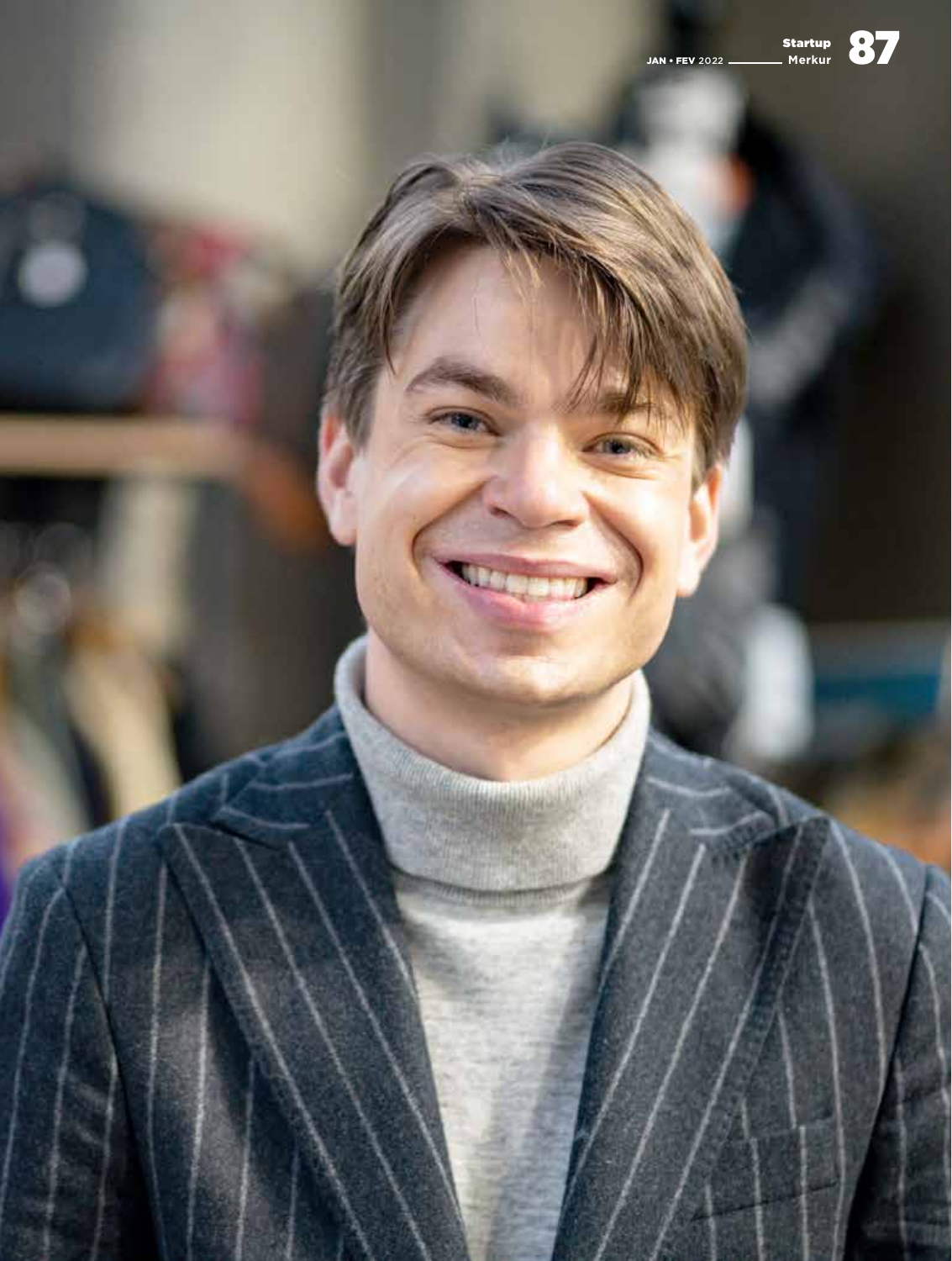01. 02. Compact wallets are the second product line of Our Choice and are made of salmon skin, calf leather, silk, and eco cotton.

03.04. Transparency is fundamental for circular fashion. Our Choice shoes come with a QR code that contains product contents and Our Choice is ISO 14001 certified – the international standard for managing environmental responsibilities.



and hunt for bargains, without thinking of the greater costs involved? Shopping regulates emotions, it's fun, rewarding. People also want to be different, they want something new.

#### **You were inspired to create Our Choice during a community oriented coastal clean-up in Sweden. Do you think a sense of environmental custodianship is more ingrained in Scandinavian culture?**  I think it's more nuanced than that. We have

become part of a throw-away culture. My grandmother's generation repaired and reused. My parents' generation lost that.

Having said that, there are initiatives in Sweden I haven't seen elsewhere. For example, there is a system in Sweden where you can return your plastic bottles and get money back, which you can take as cash or choose to give to charity. You put the bottles in a machine at the grocery store and the machine gives you a receipt with a bar code that you take to the cashier who rings it up. As children, we would ask for the money back so we could buy candy. I know similar systems exist for glass bottles in other countries, including Luxembourg, but Sweden does make it that much easier to be rewarded for disposing of plastic bottles in a responsible way. This said, Luxembourg has incredible recycling centres!

#### **And your products are plastic free! Tell us more about that. What are your products made of?**

Our Choice makes the world's first truly circular sneakers. This means that the shoes are 100% plastic free, they can be repaired, and they can be recycled. I started by cutting up an old pair of sneakers that had been

marketed as 'eco' to see what they were made of and found lots of different materials in the shoes. The average pair of sneakers contains 38 different pieces of material and almost none of it can be recycled. Even 'eco' brands that are made from recycled PET bottles end up in a landfill after 3 to 12 months because they just aren't durable, they can't be repaired, and they can't be recycled. Why is that? These brands are trying to do something for the environment, but the products will still end up in a landfill. And big name brands aren't even there yet. They exploit people and the Earth by cutting corners because it's cheaper.

02

This is why I chose to make my shoes from just three core pieces, four raw materials total: calf leather, natural rubber, coconut fibre, and eco cotton for the shoelaces. The wallets are also made of four raw materials: salmon skin, leather, silk, and eco cotton.

I am a firm believer in transparency. The shoes come with a QR code that can be scanned so you can see exactly what they are made of. Our process also has ISO 14001 certification, which is the international standard for managing environmental responsibilities.

#### **You decided to use animal leather rather than vegan leather in your products. Tell us more about this decision.**

Today, there are more and more vegan leathers on the market. They are made from things like apple waste, cacti, pineapples, or even mushrooms. Stella McCartney has used vegan mushroom leather in some of her designs. But we all know that you can't put apples or mushrooms on your feet and have a pair of shoes! So what is holding them together? What could it be? What binds it together is





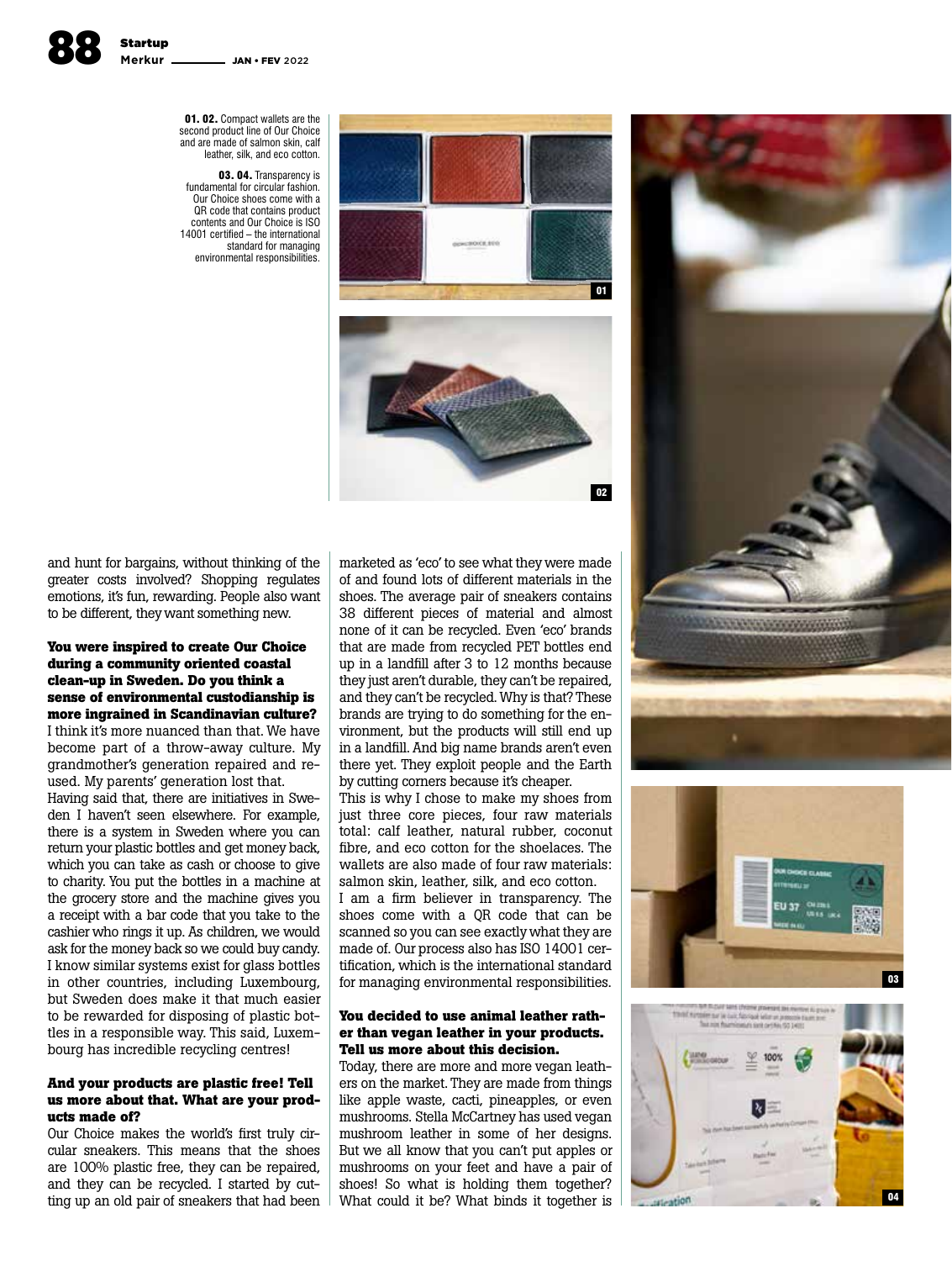Startup 89





plastic, for example polyvinylchloride or polyester. And before too long, these products will end up in a landfill. They are not durable, and they cannot be disentangled to be recycled. I have utmost respect for vegan ethics. But these vegan products are not circular. They are not sustainable. Mix vegetables with plastic and then throw them away just a few short months later so that they end up in a landfill somewhere in Africa or Asia? No. Sustainability also has to be about durability. Better to compost your apples, or better yet, just use the whole apple like my grandmother did when she made apple sauce, and stop using plastics altogether in shoes. Also, whenever we wash anything plastic, it leaks microplastics into the water, which affects fish, flora, fauna, people… And it's not only the plastic, but there are chemicals in the binders that can be highly toxic. Some chemicals that are used in the United States are not legal in Europe – they don't pass the safety standards in the EU. Transparency is a core problem. Some of

these vegan companies say they are 'working on a patent'. There is zero transparency.

There are people working on alternatives, like animal-free 'leather' grown in a lab, but we just aren't there yet. Additionally, only 20% of animal hides are being used, the rest is discarded. For me, it makes absolutely no sense to throw away durable material and buy toxic, non-recyclable plastic instead. A circular economy is about taking care of what we have on this planet. As long as people eat meat, we will have the by-product of animal hides that needs to be taken care of.

#### **So how is animal leather sustainable?**

The leather we use is Italian calf leather and it is a by-product of the food industry as is the salmon skin in the wallets. As long as animal products are consumed, this natural by-product will be available, and it is a durable, circular, sustainable solution in that it can be used to clothe people long-term. If you take care of it, leather can last for a very, very long time.

05. 06. Our Choice shoes are made out of four raw materials: calf leather, a by-product from the food industry, natural rubber from rubber trees, coconut fibre insoles, and eco cotton shoe-laces.

*'Our Choice makes the world's first truly circular sneakers. This means that the shoes are 100% plastic free, they can be repaired, and they can be recycled.'*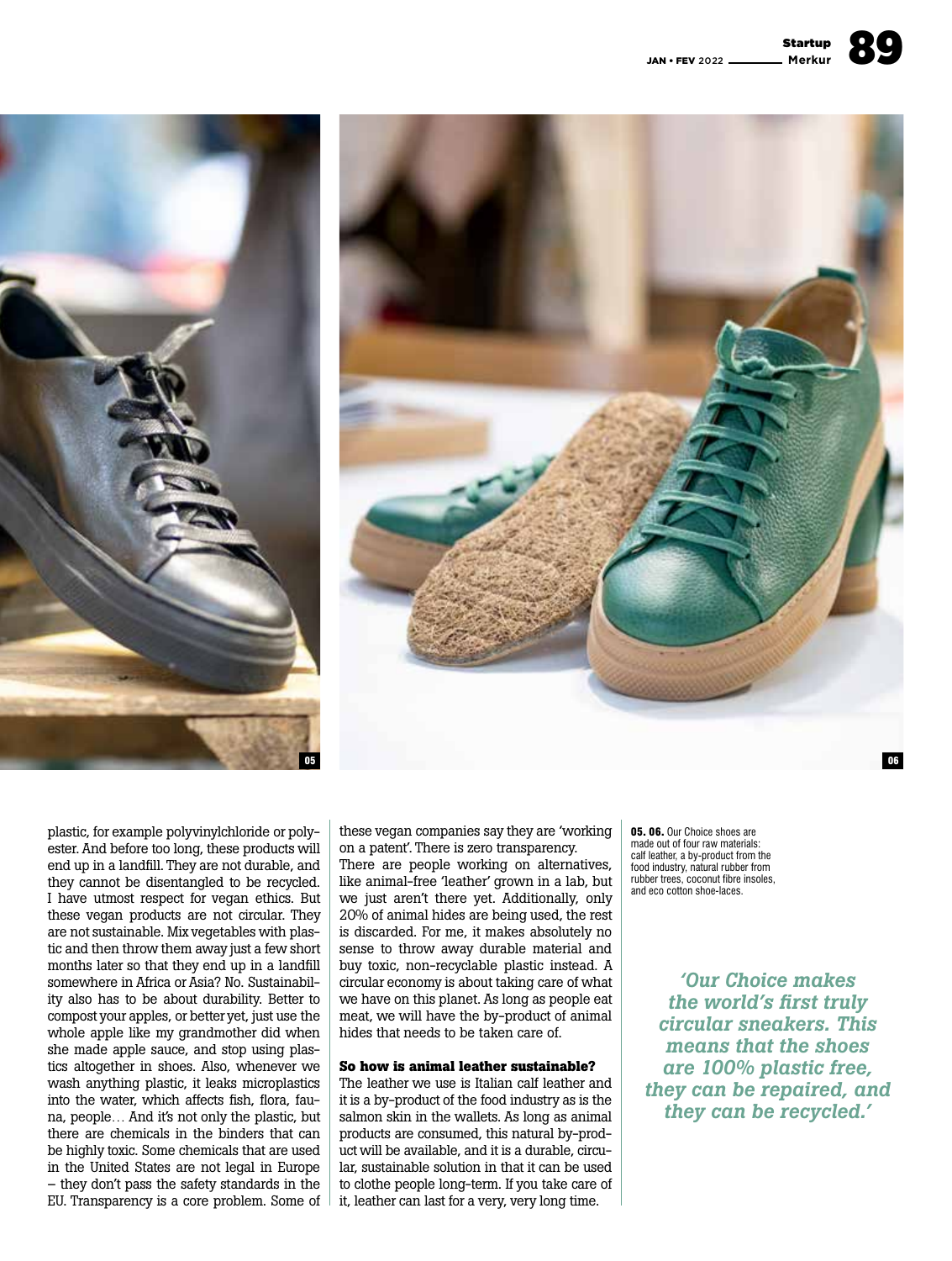





07. As a circular fashion brand, Our Choice manufactures on digital demand and only keeps a small amount of products in stock in Luxembourg, which comes with challenges but also allows local customers to see the products before ordering them.

**08. 09.** Our Choice sneakers are constructed to last and to be repaired. The heel grip doubles as a pull tab and increases the strength of the heel wall overall. The stitches that fix the leather to the rubber sole are reinforced but can also be removed to replace the sole.

In a way, my products are about going back to basics. When I was a child and my shoes would get scuffed up, my grandmother would pull out the shoe polish to polish them. When the heels would start to wear down, she would remind my mother that it was time to take them to the cobbler to have them reheeled or re-soled. In just one generation, we have lost that reflex as well as products that *can* be repaired. We don't repair things, and many things cannot be recycled so we throw them away and buy something new. As I've said, we've become a throw-away culture. It's a shame for many reasons. First of all, where is the 'away' when we 'throw away' something? A landfill. Usually in a developing country, whose communities are being poisoned by it. Then there are the peripheral activities, like the act of polishing shoes. Taking time to take care of them and appreciate them. Today's average consumer buys seven new pairs of shoes a year! In many places, it's hard to even find a cobbler these days, so that's also a trade, and a part of the economy, that is being lost. Younger generations also understand and appreciate this. Our youngest customer so far is 14 and our oldest is 79. So it's going beyond being generational now.

#### **Your shoes can be repaired or recycled. How does that work?**

We have done our best to create a sturdy product that will last. We use reinforced stitches to fix the leather to the sole and the heel grip also doubles as a pull tab that makes pulling on the shoes easier when you're in a hurry and increases the strength of the heel wall overall. Anything that is used will need to be repaired at some point so, as a circular brand,

you can always send your shoes back to us for repairs or to be re-soled.

Using simple Scandinavian design and only four pieces of raw material per shoe, our sneakers are constructed in a way that facilitates disassembling, repair, or recycling at the end of their life. The stitches that fix the leather to the rubber sole can be removed to replace the sole. The sole is made from natural rubber-sap from the rubber tree, or from recycled rubber. Our used outsoles can be recycled into new outsoles. We use a high-quality leather called top grain. It becomes more beautiful with time, but also more comfortable as the material takes the shape of one's feet. The insoles are made of hemp, organic cotton, nettles, and coconut fibre.

But we also must take care of these products. Shoes made from so-called vegan leather is in practice a plastic shoe, which doesn't breathe, ages quickly, and when it breaks it's impossible to repair. Quality leather shoes will last for years but shouldn't be used every day, they need to rest from time to time to dry out, should always be stored on a shoe tree when not in use, and a high-quality natural polish should be used on them to keep them smooth and prevent them from drying out. Today, no one takes care of their shoes or fashion items in this way, so it's really a learning curve for many, even if our grandparents were used to this.

#### **Where are your products made?**

Portugal. We manufacture on digital demand and only keep a small amount in stock (which comes with another set of challenges!) and at first it was hard to find a manufacturer interested in that business model. Most of them wanted to produce large quantities. So, we kept looking until we found a sustainable manufacturer aligned with our vision and we are very happy with our collaboration. It feels like a good match, especially given the history between Portugal and Luxembourg. Portugal has been very supportive. We hosted a series of three webinars in partnership with the Portuguese-Belgian-Luxembourg Chamber of Commerce aimed at raising awareness about the circular economy. We had industry experts from the US, Portugal, Scandinavia and of course Luxembourg – for example Georges Schaaf, Head of Sector Development Cleantech at Luxinnovation.

#### **Your shoes are available by digital demand – by ordering online. Can people see your products in person before purchasing?**

Absolutely. We are in the Caritas Lët'z Refashion pop-up store for sustainable and ethical fashion in Luxembourg City, which has been a wonderful platform for our products. Caritas has been so supportive. They have other circular designers in their popup store and community activities several times a week. Caritas promotes employment for vulnerable people, and everyone works side by side in the store. It is very important to work with like-minded people, to have a community.

Luxembourg overall has been great, has really accelerated us, and is exactly the right spot for us. The support has been incredible every step of the way. We have a great network here. Franz Fayot, the Minister of the Economy and Minister for Development Cooperation and Humanitarian Affairs, wears our shoes!